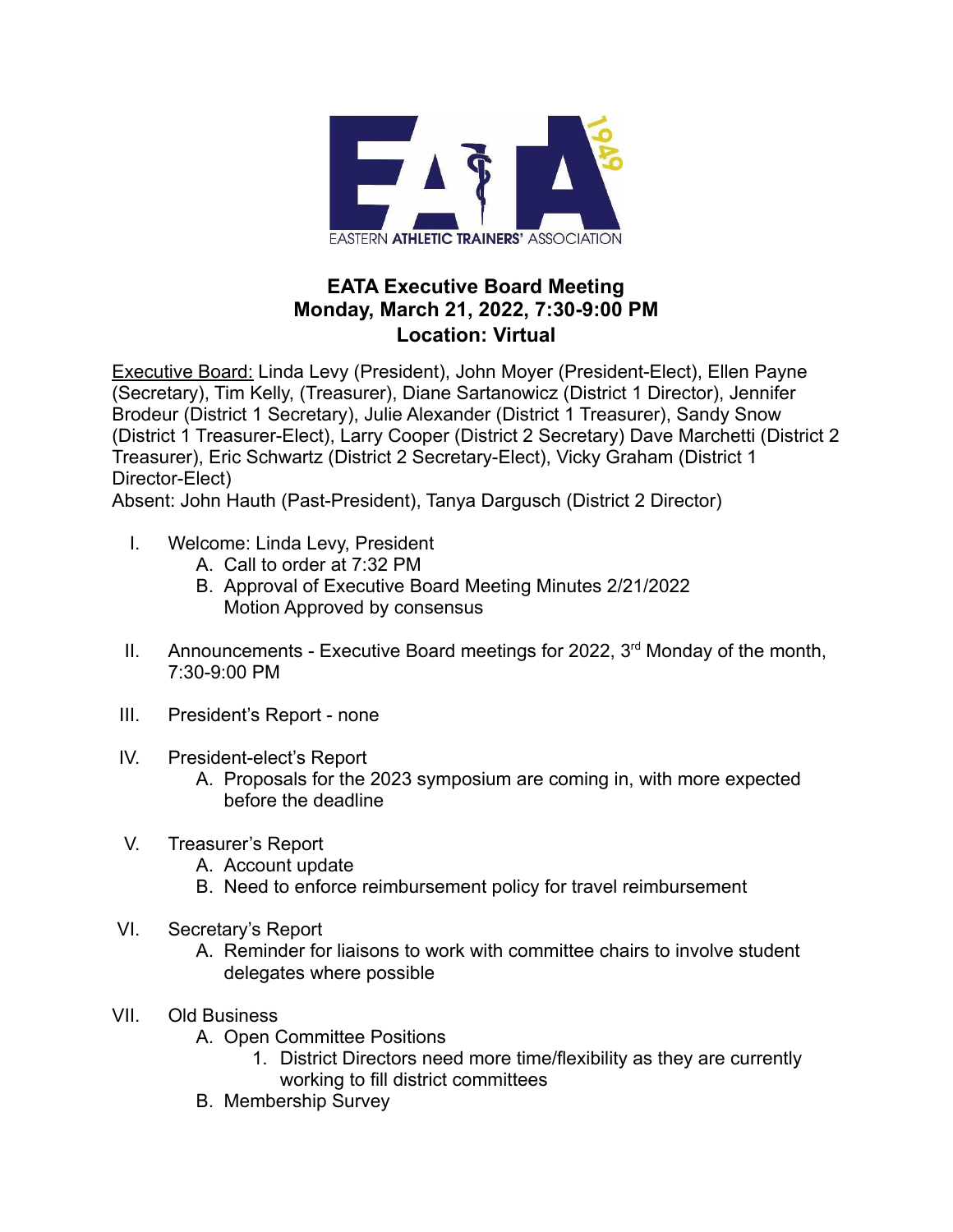- 1. Almost ready to go, will be sent via qualtrics
- C. By-Law Review (see below)
- VIII. New Business
	- A. 3 committees did not submit reports
		- 1. History & Archives Committee
		- 2. '49 Club
		- 3. Workshop Committee
	- B. Consent Reports
		- 1. BOC Compliance Committee
		- 2. Education Committee
		- 3. Excellence in Leadership Award
		- 4. Excellence in the Secondary School Award
		- 5. Moyer Award
		- 6. Nominations & Elections Committee
		- 7. PR Committee
		- 8. Quiz Bowl Committee
		- 9. Registration Committee
		- 10.Research Committee
		- 11. Sponsorship Committee
		- 12.Technology Committee

Motion to Approve - John Moyer, Second - Jennifer Brodeur Approved by consensus

- C. Reports to Discuss
	- 1. 75th Anniversary Committee (Westy joined meeting at 7:55)
		- a) Budget estimate of \$32,000
		- b) Working on donations and fundraising

Motion to Approve - Diane Sartanowicz, Second - Tim Kelly Motion Approved 8-0-0-2

2. By-Laws Committee

Motion to Approve - Diane Sartanowicz, Second - Larry Cooper Discussion: Reviewed suggested changes Communication about nominations and elections timeline Committee chair terms and reappointment Evaluation of chairs No substantive changes approved Will report technical changes at Annual Meeting Motion Approved 8-0-0-2, with no action items

- 3. Exhibit Committee Motion to Approve Capital Contract - John Moyer, Second - Dave **Marchetti** 
	- Motion Approved 8-0-0-2
- 4. Scholarship Committee

Motion to Approve - John Moyer, Second - Diane Sartanowicz Discussion: Rubric should not be shared with program directors Board requested Chair send more reminders to program directors